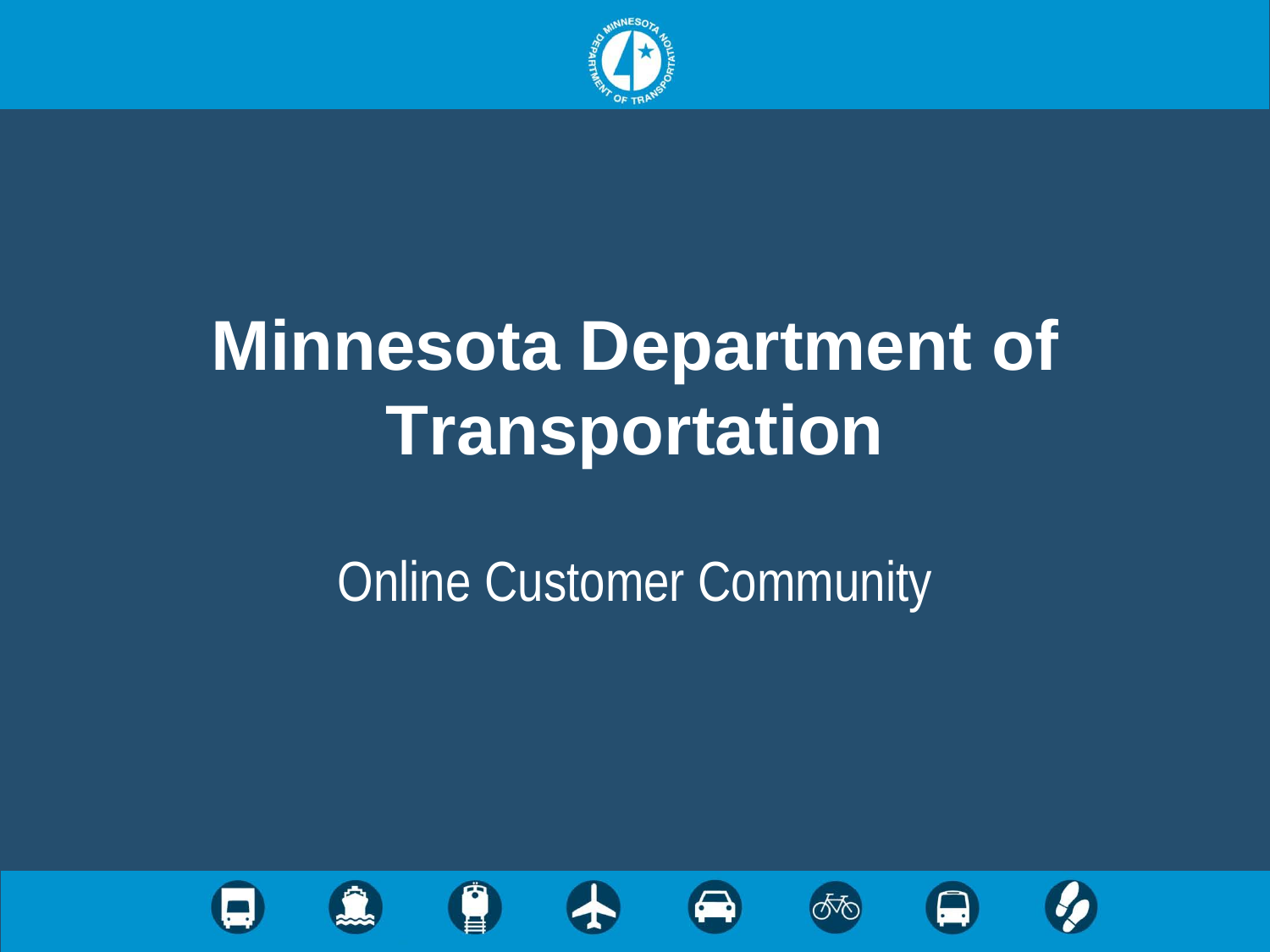

#### **How the Online Community Works**

- 600 Minnesotans agreed to journey with us for a year
- **They sign on weekly and see discussions and** surveys
- **Three-way communications: MnDOT to** Customers, Customers to MnDOT, Customers to Customers [on transportation-related issues]
- **•** Member appreciation (nominal incentives)
	- \$10 gift cards/mo for 'regular' contributors, purge and replace non-participants
- $\blacksquare$  Intended to be useful for us; interesting and engaging for them
- Online tools to interact with customers:
	- Surveys, brainstorms, discussions, live chats, image galleries
	- New tools to interact: video clips, attachments

#### **The MnDOT Process**

- **12 month rolling list of informational** needs [leadership, districts/offices, steering committee, expert offices]
- **Research summaries 2x monthly,** updates reported in the off weeks
- Tracking use/decisions from results a rule of engagement
- Closing the loop with customers communicate how their feedback informed MnDOT plans/decisions . Video updates from Commissioner Sorel.











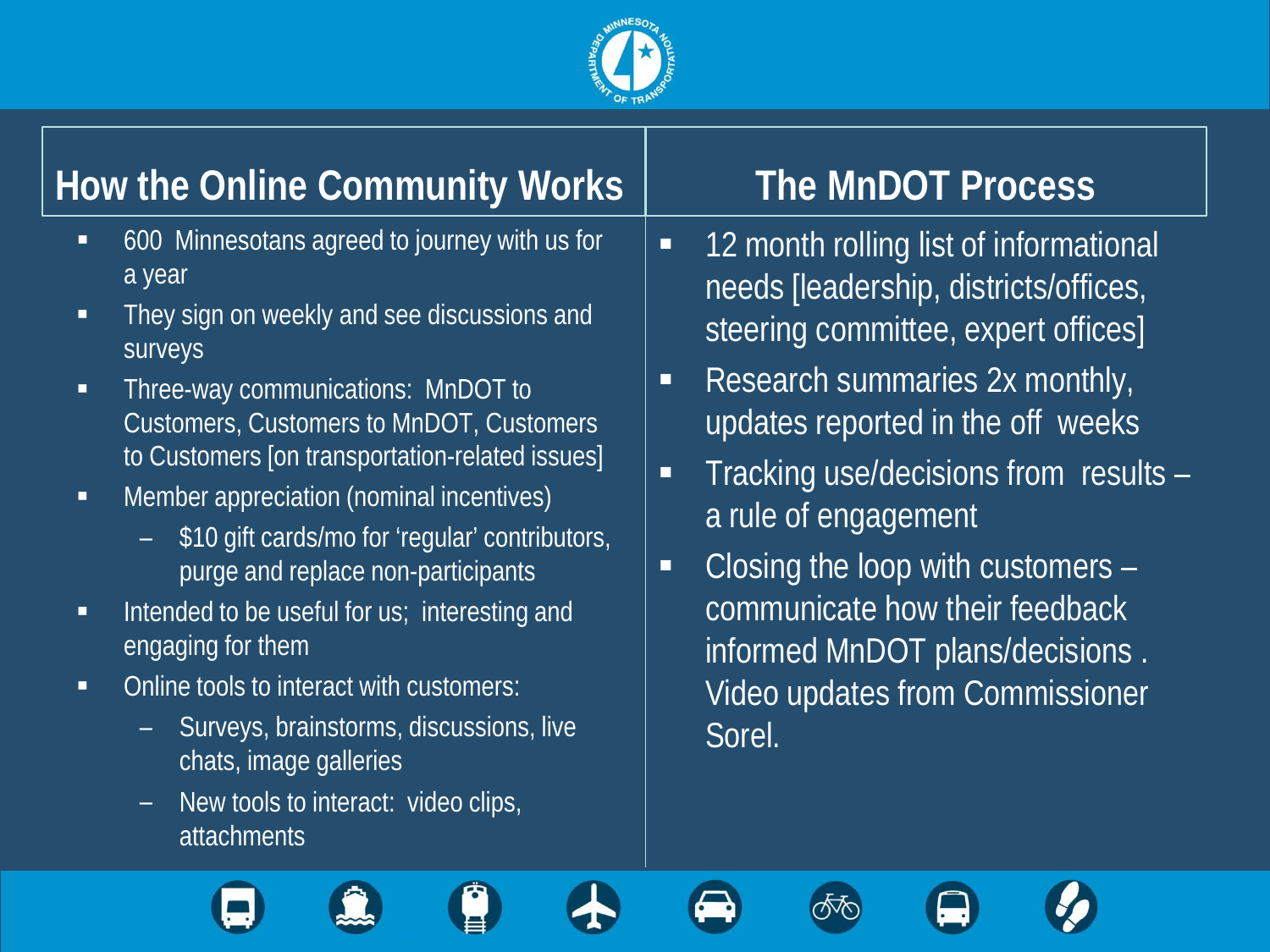

## **Zipper Merge Study Results**

#### **Objectives**

- To understand what the perceived, proper behavior is in a congested, lane drop construction zone situation.
- To determine if the signs are conveying the intended behavior.

#### **Results**

- Initial Awareness: 18% have heard of this issue in the MEDIA recently, 72% have not
- Current Behavior: shown a diagram of work zone with a lane drop in a congested scenario; most (80%) state that the are early mergers, 18% late mergers

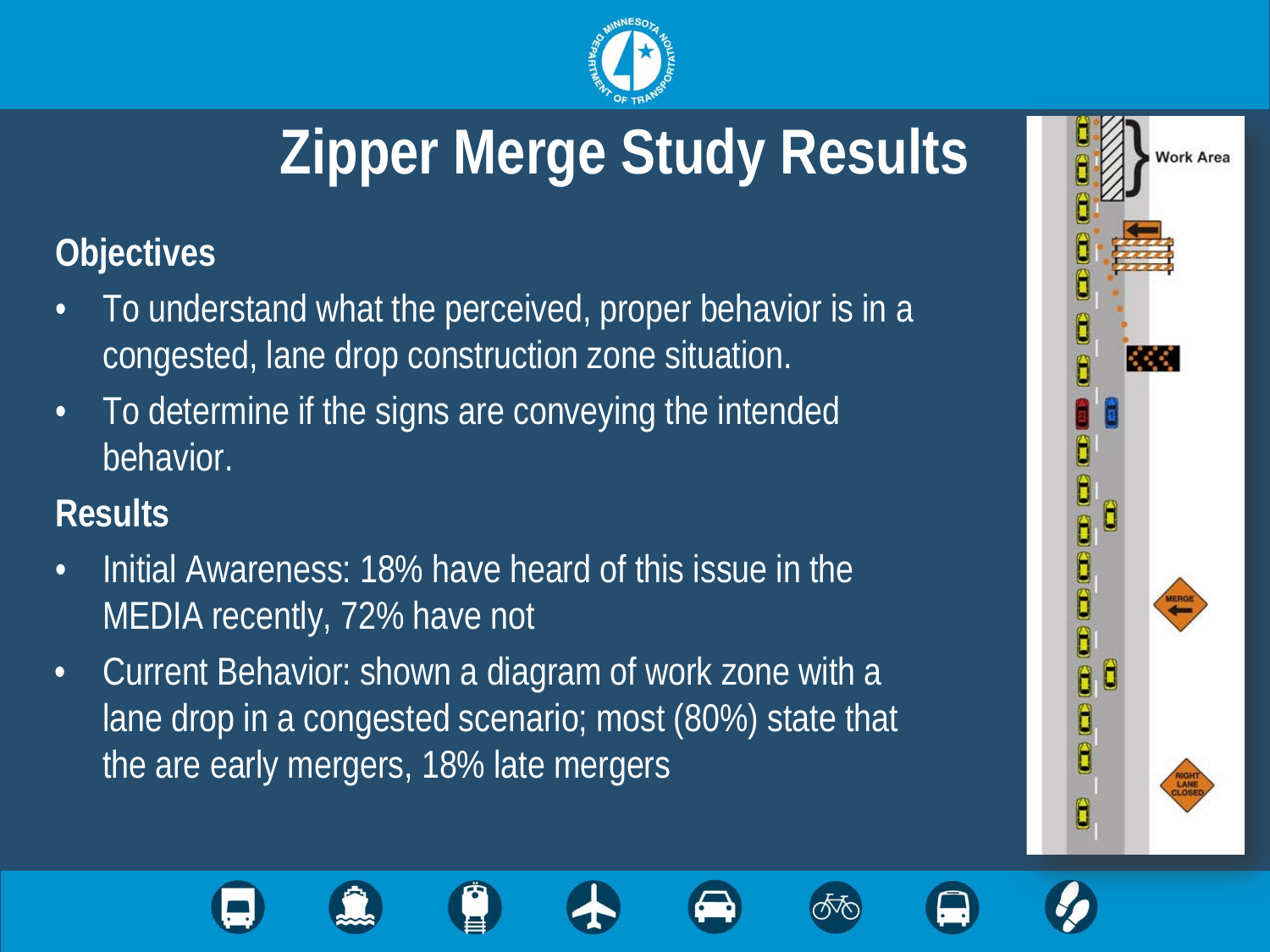

## **Zipper Merge Study Results**

**So much for MN Nice:** Among early mergers (red car): •18% would let late mergers in and wouldn't be bothered •65% would let late mergers in but I would be annoyed with them •14% would be upset enough to not allow them in

**Dynamic Merge Awareness:** after viewing a video clip showing both lanes used until merge point and then taking turns cooperatively, this intended behavior was new to 40% (60% claim to have already known)











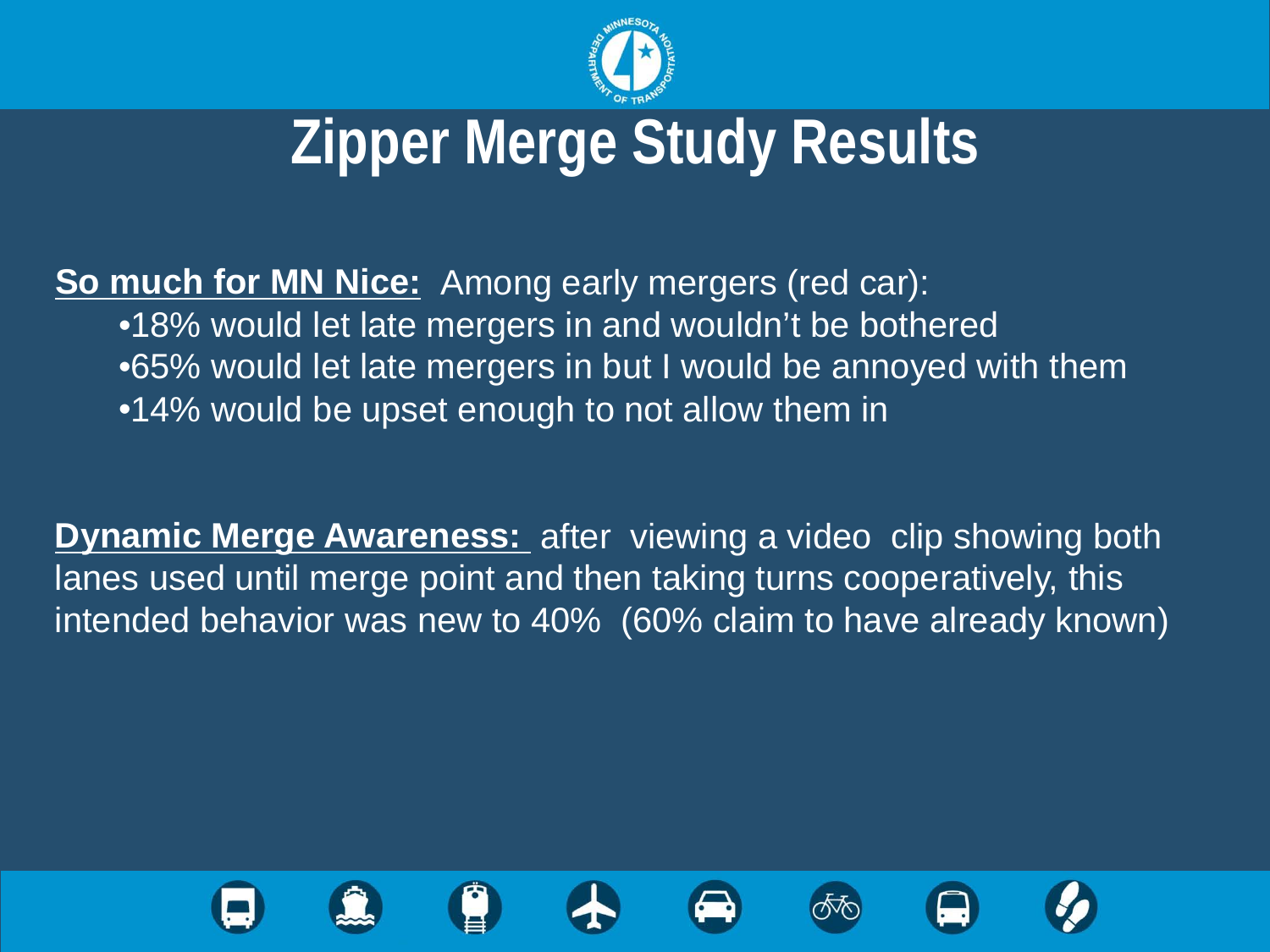

## **Late Merge Study Results**

WHY THEN?-If 60% know the intended behavior -- do only 18% late merge?

–*"I get over ASAP – I don't want to be "THAT GUY!"*

–*"…I usually think that those people are in a big hurry or very rude!"*

–*"…we all know people that want to cut in front of the line…"*

–"*It seems wrong initially"*

•Net, Net, we have multiple issues at play contributing to ongoing early merge behavior :

–If aware, reluctant to act

–If not aware, think doing the right thing all along